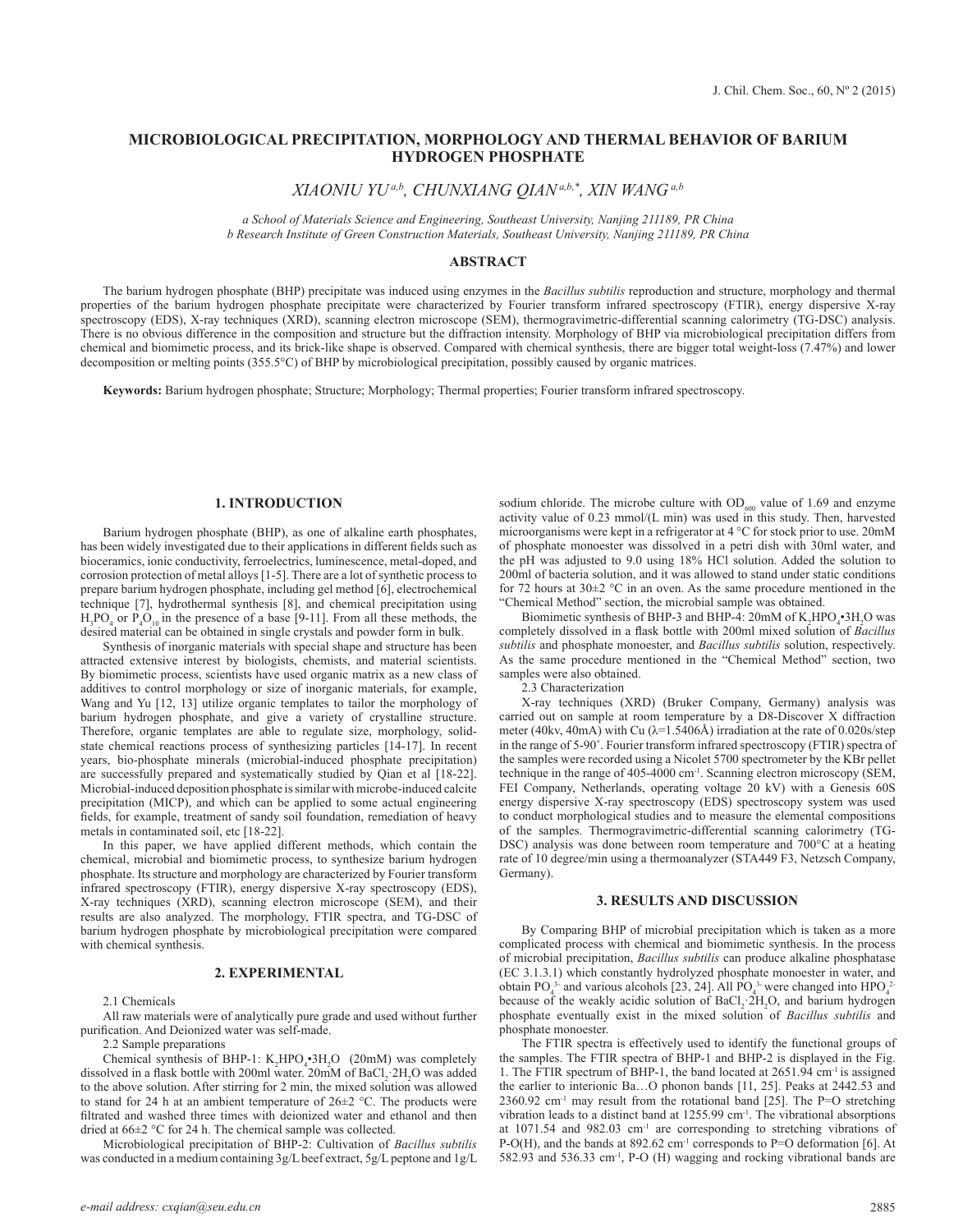found [25]. In the FTIR spectra of BHP-2, wave number at 3415.16, 2442.81, 1651.61, 1439.34, 1259.92, 1074.43, 986.55, 894.80, 582.93 and 537.74 cm-1, whose are match with BHP-1 and literature [6, 25]. The FTIR spectrum of BHP-1 and BHP-2 confirmed that the functional group is  $HPO_4^2$ .



**Fig. 1** FTIR spectra of barium hydrogen phosphate: (a) BHP-1, (b) BHP-2.

An elemental analysis of the samples is performed using EDS to confirm the presence of elements O, P and Ba in BHP-1, BHP-2, BHP-3 and BHP-4 sample (Fig. 2). XRD patterns of BHP-1, BHP-2, BHP-3 and BHP-4 are presented in Fig. 3. Fig. 3 (a), (b) (c) and (d) show that all samples are well crystallized, and all diffraction peaks can be readily indexed to the reported crystal structures of BHP-1, BHP-3, BHP-4 (JCPDS No. 72-1370) and BHP-2 (JCPDS No. 09-0113), and no peaks attributable to impurities are observed.



**Fig. 2** EDS spectroscopy of barium hydrogen phosphate.

Fig. 4 shows SEM images of BHP-1, BHP-2, BHP-3 and BHP-4 particles obtained under different reaction conditions. Fig. 4 a shows that the morphology of BHP-1 particles is regularly, irregularly quadrilateral box with a relatively smooth surface is observed. A large number of particles are reunited with each other forming big particles flower-like. Fig. 4 b is the image of BHP-2 particles, and debris of small particles on the surface of quadrilateral box is observed. Morphology likes brick and the length is nearly the width twice. However, when K<sub>2</sub>HPO<sub>4</sub>•3H<sub>2</sub>O is dissolved in the mixed solution of *Bacillus subtilis* and phosphate monoester, particles morphology is similar with BHP-1, as show in Fig. 4 c. Fig. 3 d shows that the morphology of BHP-4 particles is the irregularly quadrilateral box with a rough surface is observed. And the size of particles is nonuniform, which has diameter ranges from 5 to 10  $\mu$ m.



**Fig. 3** XRD patterns of barium hydrogen phosphate: (a) BHP-1, (b) BHP-2, (c) BHP-3, (d) BHP-4.





**Fig. 4** SEM images of barium hydrogen phosphate: (a) BHP-1, (b) BHP-2, (c) BHP-3, (d) BHP-4.

DSC-TG curves of BHP-1 and BHP-2 are displayed in Fig. 5. From the results, it is observed that DSC curves show endothermic peaks at 470.8°C, 355.5°C for BHP-1, BHP-2, respectively. These values can be considered as the decomposition or melting points of the materials. From the results, it is noticed that BHP-1 have more thermal stability than BHP-2 and it may be due to decrease in bond energy caused by containing a small amount of organic matrix. The TG curves of BHP-1 indicate that maximum weight loss occurs in the temperature range room temperature to 700°C and with weight-loss of 4.94% which is due to the decomposition of the samples. Over the same as temperature ranges of BHP-1, the TG curve of BHP-2 shows continuous weight-loss of 7.47%, which does not consist with the weight-loss of BHP-1. The experimental DSC-TG of BHP-1 results obtained in this work is found to be matched with reported in the literature [11].

#### **4. CONCLUSIONS**

Results of this research provide a new method to synthesize special shape and size BHP. Chemical composition of BHP by microbiological, chemical, biomimetic precipitation can be well characterized by FTIR, EDS, XRD. Microbiological precipitation of BHP has quadrilateral crystalline structure which is similar with chemical and biomimetic process, and its decomposition or melting points is lower than chemical synthesis, possibly caused by organic matrices.